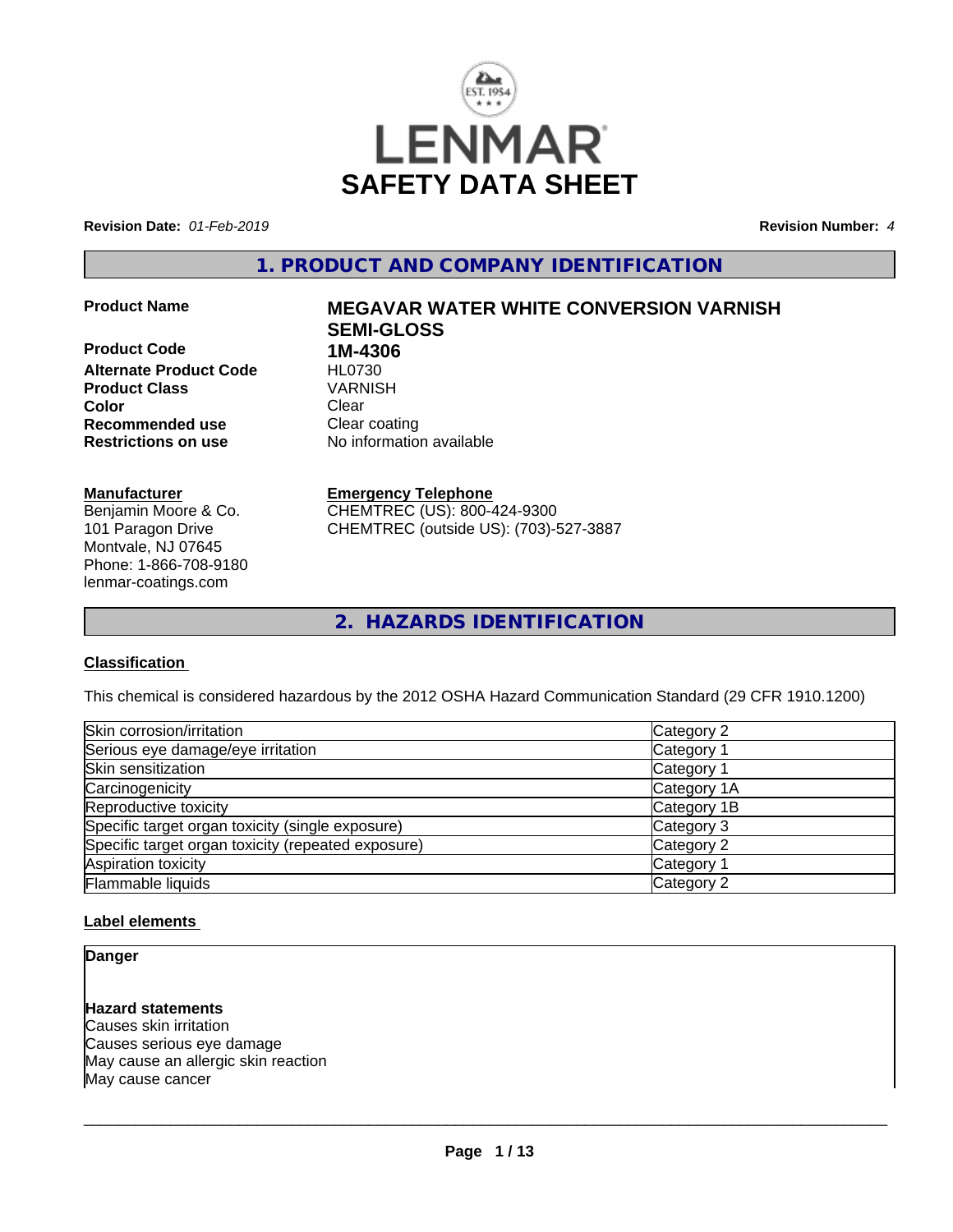May damage fertility or the unborn child May cause drowsiness or dizziness May cause damage to organs through prolonged or repeated exposure May be fatal if swallowed and enters airways Highly flammable liquid and vapor



#### **Precautionary Statements - Prevention**

Obtain special instructions before use

Do not handle until all safety precautions have been read and understood

Use personal protective equipment as required

Wash face, hands and any exposed skin thoroughly after handling

Contaminated work clothing should not be allowed out of the workplace

Wear protective gloves

Do not breathe dust/fume/gas/mist/vapors/spray

Use only outdoors or in a well-ventilated area

Keep away from heat, hot surfaces, sparks, open flames and other ignition sources. No smoking

Keep container tightly closed

Ground/bond container and receiving equipment

Use explosion-proof electrical/ventilating/lighting/equipment

Use only non-sparking tools

Take precautionary measures against static discharge Keep cool

#### **Precautionary Statements - Response**

IF exposed or concerned: Get medical advice/attention

**Eyes**

IF IN EYES: Rinse cautiously with water forseveral minutes. Remove contact lenses, if present and easy to do. Continue rinsing

Immediately call a POISON CENTER or doctor/physician

**Skin**

If skin irritation or rash occurs: Get medical advice/attention

IF ON SKIN (or hair): Remove/Take off immediately all contaminated clothing. Rinse skin with water/shower Wash contaminated clothing before reuse

**Inhalation**

IF INHALED: Remove victim to fresh air and keep at rest in a position comfortable for breathing

**Ingestion**

IF SWALLOWED: Immediately call a POISON CENTER or doctor/physician

Do NOT induce vomiting

#### **Fire**

In case of fire: Use CO2, dry chemical, or foam for extinction

#### **Precautionary Statements - Storage**

Store locked up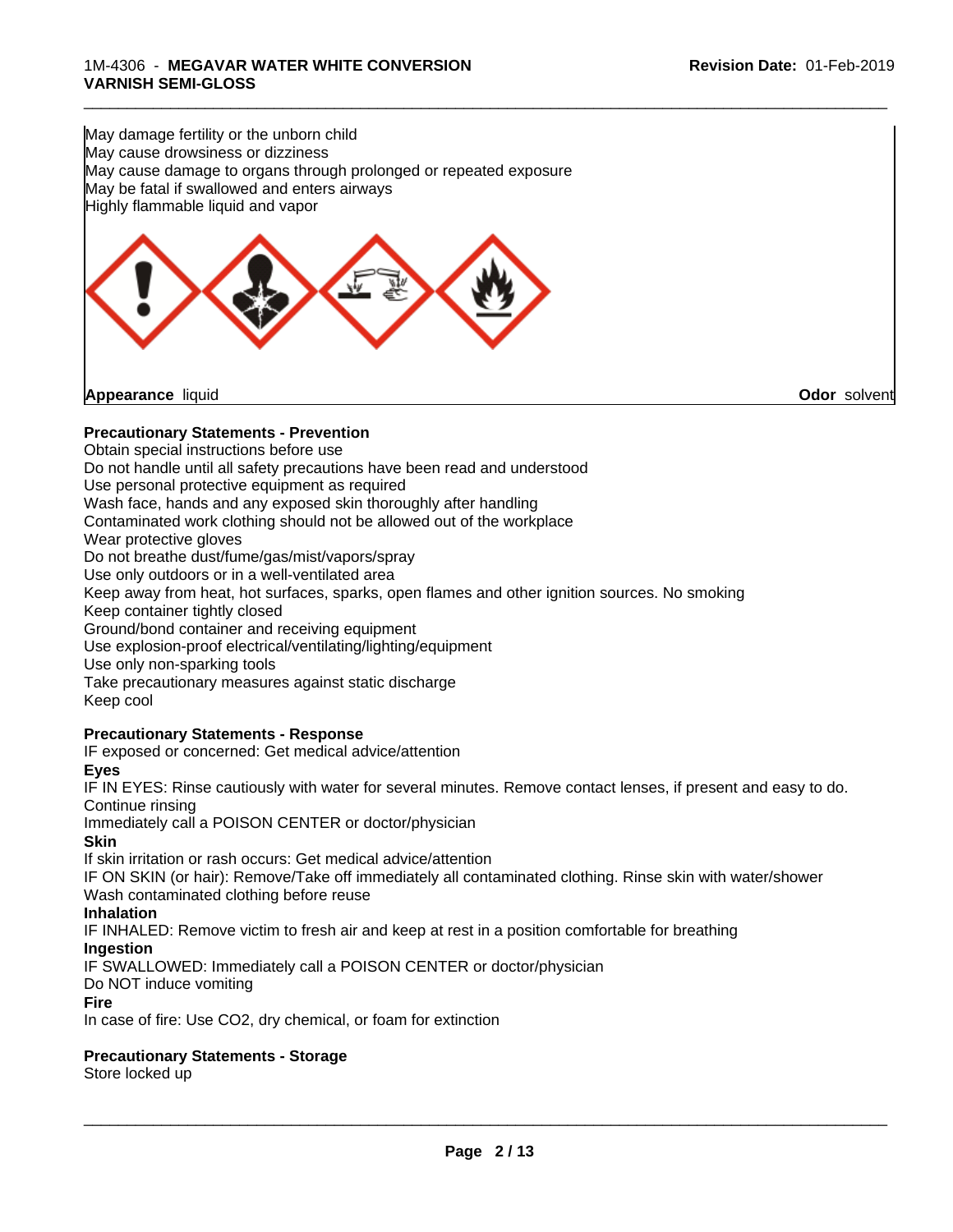Store in a well-ventilated place. Keep container tightly closed

#### **Precautionary Statements - Disposal**

Dispose of contents/container to an approved waste disposal plant

#### **Hazards not otherwise classified (HNOC)**

Not applicable

#### **Other information**

No information available

#### **Other hazards**

 **IMPORTANT:** Designed to be mixed with other components. Mixture will have hazards of all components. Before opening packages, read all warning labels. Follow all precautions.

# **3. COMPOSITION INFORMATION ON COMPONENTS**

\_\_\_\_\_\_\_\_\_\_\_\_\_\_\_\_\_\_\_\_\_\_\_\_\_\_\_\_\_\_\_\_\_\_\_\_\_\_\_\_\_\_\_\_\_\_\_\_\_\_\_\_\_\_\_\_\_\_\_\_\_\_\_\_\_\_\_\_\_\_\_\_\_\_\_\_\_\_\_\_\_\_\_\_\_\_\_\_\_\_\_\_\_

| <b>Chemical name</b>         | CAS No.        | Weight-%    |
|------------------------------|----------------|-------------|
| n-Butyl acetate              | 123-86-4       | $20 - 25$   |
| Toluene                      | 108-88-3       | $5 - 10$    |
| Ethanol                      | 64-17-5        | $5 - 10$    |
| Isobutyl alcohol             | 78-83-1        | $5 - 10$    |
| Acetone                      | 67-64-1        | $5 - 10$    |
| VM&P naphtha                 | 64742-89-8     | 1 - 5       |
| Isopropyl alcohol            | 67-63-0        | 1 - 5       |
| Ethyl benzene                | $100 - 41 - 4$ | $0.1 - 0.5$ |
| Methyl ethyl ketoxime        | 96-29-7        | $0.1 - 0.5$ |
| Octane                       | 111-65-9       | $0.1 - 0.5$ |
| Heptane                      | 142-82-5       | $0.1 - 0.5$ |
| 2-Methoxy-1-propanol acetate | 70657-70-4     | $0.1 - 0.5$ |

# **4. FIRST AID MEASURES**

#### **Description of first aid measures**

| <b>General Advice</b> | If symptoms persist, call a physician. Show this safety data sheet to the doctor in<br>attendance.                                                                                                                                  |
|-----------------------|-------------------------------------------------------------------------------------------------------------------------------------------------------------------------------------------------------------------------------------|
| <b>Eye Contact</b>    | Immediate medical attention is required. Immediately flush with plenty of water.<br>After initial flushing, remove any contact lenses and continue flushing for at least<br>15 minutes.                                             |
| <b>Skin Contact</b>   | Wash off immediately with soap and plenty of water while removing all<br>contaminated clothes and shoes. If skin irritation persists, call a physician. Wash<br>clothing before reuse. Destroy contaminated articles such as shoes. |
| <b>Inhalation</b>     | Move to fresh air. If symptoms persist, call a physician.<br>If not breathing, give artificial respiration. Call a physician immediately.                                                                                           |
| Ingestion             | Clean mouth with water and afterwards drink plenty of water. Do not induce<br>vomiting without medical advice. Never give anything by mouth to an unconscious<br>person. Consult a physician.                                       |
|                       |                                                                                                                                                                                                                                     |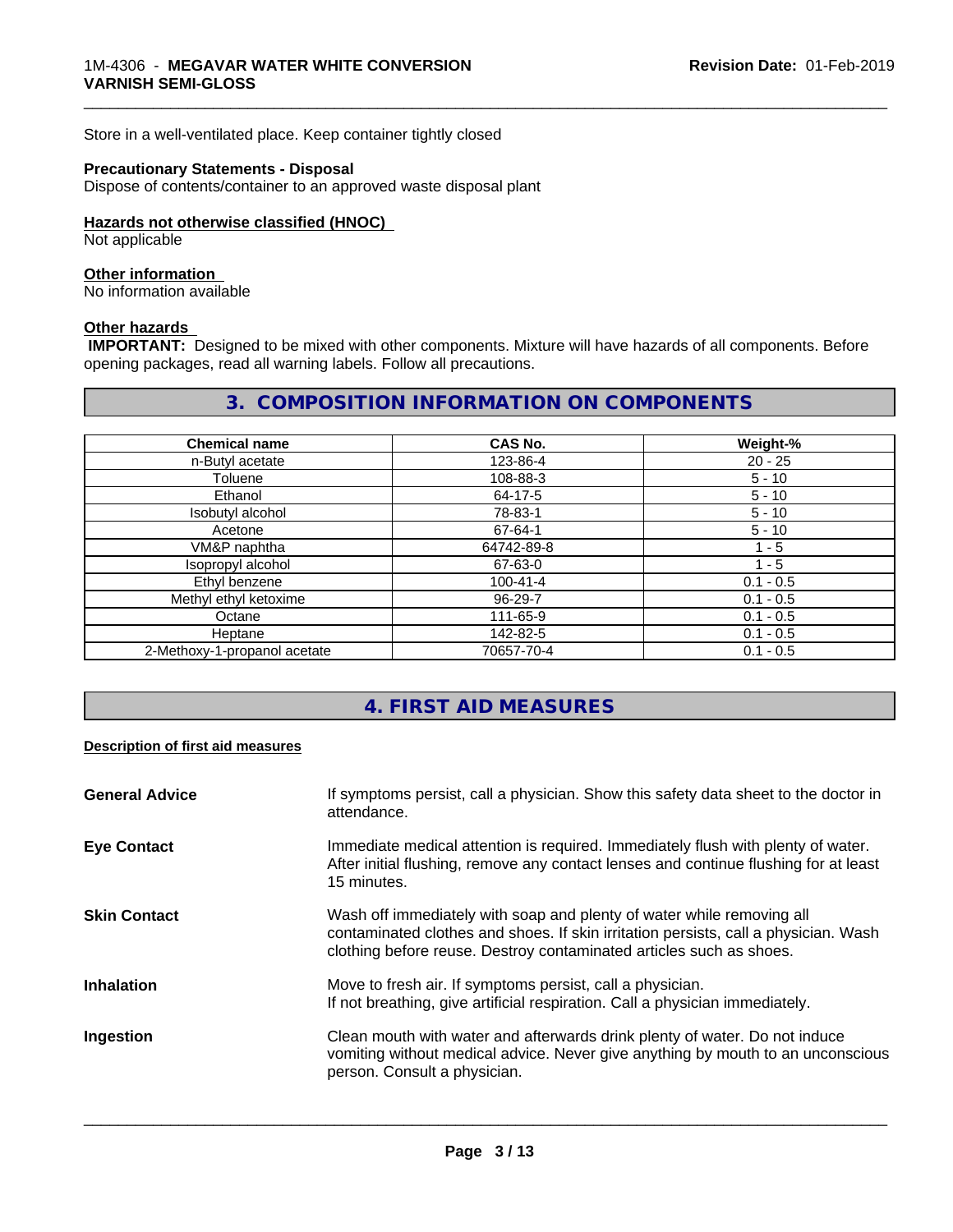|                                                                                     | <b>Protection Of First-Aiders</b>                             | Use personal protective equipment.                                                                                                                                                                                                                                                             |                                                                                                                                                        |                                                                                                                 |  |  |
|-------------------------------------------------------------------------------------|---------------------------------------------------------------|------------------------------------------------------------------------------------------------------------------------------------------------------------------------------------------------------------------------------------------------------------------------------------------------|--------------------------------------------------------------------------------------------------------------------------------------------------------|-----------------------------------------------------------------------------------------------------------------|--|--|
| <b>Most Important</b>                                                               | <b>Symptoms/Effects</b>                                       |                                                                                                                                                                                                                                                                                                | May cause allergic skin reaction.<br>Treat symptomatically.                                                                                            |                                                                                                                 |  |  |
|                                                                                     | <b>Notes To Physician</b>                                     |                                                                                                                                                                                                                                                                                                |                                                                                                                                                        |                                                                                                                 |  |  |
|                                                                                     |                                                               |                                                                                                                                                                                                                                                                                                | 5. FIRE-FIGHTING MEASURES                                                                                                                              |                                                                                                                 |  |  |
|                                                                                     | <b>Flammable Properties</b>                                   |                                                                                                                                                                                                                                                                                                |                                                                                                                                                        | Vapors may travel considerable distance to a source of<br>ignition and flash back. Vapors may cause flash fire. |  |  |
|                                                                                     | <b>Suitable Extinguishing Media</b>                           |                                                                                                                                                                                                                                                                                                | Foam, dry powder or water. Use extinguishing measures<br>that are appropriate to local circumstances and the<br>surrounding environment.               |                                                                                                                 |  |  |
| <b>Protective Equipment And Precautions For</b><br><b>Firefighters</b>              |                                                               | As in any fire, wear self-contained breathing apparatus<br>pressure-demand, MSHA/NIOSH (approved or equivalent)<br>and full protective gear.                                                                                                                                                   |                                                                                                                                                        |                                                                                                                 |  |  |
|                                                                                     | <b>Hazardous combustion products</b>                          |                                                                                                                                                                                                                                                                                                | Burning may result in carbon dioxide, carbon monoxide<br>and other combustion products of varying composition<br>which may be toxic and/or irritating. |                                                                                                                 |  |  |
| <b>Specific Hazards Arising From The Chemical</b>                                   |                                                               | Flammable. Flash back possible over considerable<br>distance. Keep product and empty container away from<br>heat and sources of ignition. Closed containers may<br>rupture if exposed to fire or extreme heat. Thermal<br>decomposition can lead to release of irritating gases and<br>vapors. |                                                                                                                                                        |                                                                                                                 |  |  |
|                                                                                     | <b>Sensitivity To Mechanical Impact</b>                       |                                                                                                                                                                                                                                                                                                | No                                                                                                                                                     |                                                                                                                 |  |  |
|                                                                                     | <b>Sensitivity To Static Discharge</b>                        |                                                                                                                                                                                                                                                                                                | Yes                                                                                                                                                    |                                                                                                                 |  |  |
| <b>Flash Point Data</b><br>Method                                                   | Flash Point (°F)<br>Flash Point (°C)                          |                                                                                                                                                                                                                                                                                                | 39.0<br>3.9<br><b>PMCC</b>                                                                                                                             |                                                                                                                 |  |  |
|                                                                                     | <b>Flammability Limits In Air</b>                             |                                                                                                                                                                                                                                                                                                |                                                                                                                                                        |                                                                                                                 |  |  |
|                                                                                     | Lower flammability limit:<br><b>Upper flammability limit:</b> |                                                                                                                                                                                                                                                                                                | Not available<br>Not available                                                                                                                         |                                                                                                                 |  |  |
| <u>NFPA</u>                                                                         | Health: 2                                                     | Flammability: 3                                                                                                                                                                                                                                                                                | Instability: 1                                                                                                                                         | <b>Special: Not Applicable</b>                                                                                  |  |  |
| <b>NFPA Legend</b><br>0 - Not Hazardous<br>1 - Slightly<br>2 - Moderate<br>3 - High |                                                               |                                                                                                                                                                                                                                                                                                |                                                                                                                                                        |                                                                                                                 |  |  |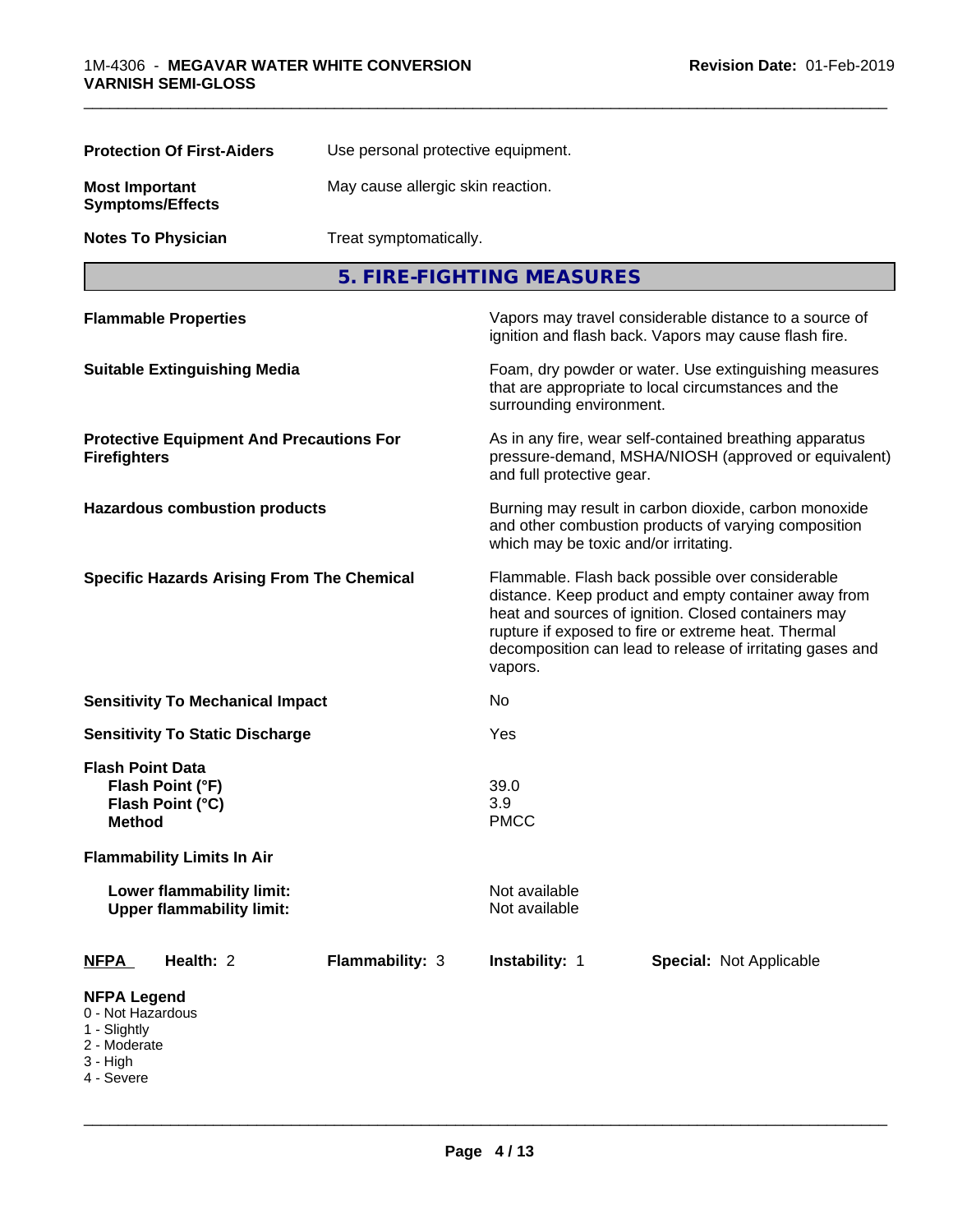*The ratings assigned are only suggested ratings, the contractor/employer has ultimate responsibilities for NFPA ratings where this system is used.*

\_\_\_\_\_\_\_\_\_\_\_\_\_\_\_\_\_\_\_\_\_\_\_\_\_\_\_\_\_\_\_\_\_\_\_\_\_\_\_\_\_\_\_\_\_\_\_\_\_\_\_\_\_\_\_\_\_\_\_\_\_\_\_\_\_\_\_\_\_\_\_\_\_\_\_\_\_\_\_\_\_\_\_\_\_\_\_\_\_\_\_\_\_

*Additional information regarding the NFPA rating system is available from the National Fire Protection Agency (NFPA) at www.nfpa.org.*

# **6. ACCIDENTAL RELEASE MEASURES**

| <b>Personal Precautions</b>      | Remove all sources of ignition. Take precautions to prevent flashback. Ground<br>and bond all containers and handling equipment. Take precautionary measures<br>against static discharges. Ensure adequate ventilation. Avoid contact with skin,<br>eyes and clothing. Use personal protective equipment.  |
|----------------------------------|------------------------------------------------------------------------------------------------------------------------------------------------------------------------------------------------------------------------------------------------------------------------------------------------------------|
| <b>Other Information</b>         | Prevent further leakage or spillage if safe to do so. Do not allow material to<br>contaminate ground water system. Prevent product from entering drains. Do not<br>flush into surface water or sanitary sewer system. Local authorities should be<br>advised if significant spillages cannot be contained. |
| <b>Environmental precautions</b> | See Section 12 for additional Ecological Information.                                                                                                                                                                                                                                                      |
| <b>Methods for Cleaning Up</b>   | Dam up. Soak up with inert absorbent material. Use a non-sparking or explosion<br>proof means to transfer material to a sealed, appropriate container for disposal.<br>Clean contaminated surface thoroughly.                                                                                              |

# **7. HANDLING AND STORAGE**

| <b>Handling</b>               | Avoid contact with skin, eyes and clothing. Wear personal protective equipment.<br>Do not breathe vapors or spray mist. Use only in ventilated areas. Prevent vapor<br>build-up by providing adequate ventilation during and after use.                                                                                                                                                                                                        |  |  |
|-------------------------------|------------------------------------------------------------------------------------------------------------------------------------------------------------------------------------------------------------------------------------------------------------------------------------------------------------------------------------------------------------------------------------------------------------------------------------------------|--|--|
|                               | Take precautionary measures against static discharges. To avoid ignition of<br>vapors by static electricity discharge, all metal parts of the equipment must be<br>grounded. Keep away from heat, sparks and flame. Do not smoke. Extinguish all<br>flames and pilot lights, and turn off stoves, heaters, electric motors and other<br>sources of ignition during use and until all vapors are gone. Ignition and/or flash<br>back may occur. |  |  |
| <b>Storage</b>                | Keep containers tightly closed in a dry, cool and well-ventilated place. Keep away<br>from heat. Keep away from open flames, hot surfaces and sources of ignition.<br>Keep in properly labeled containers. Keep out of the reach of children.                                                                                                                                                                                                  |  |  |
| <b>Incompatible Materials</b> | Incompatible with strong acids and bases and strong oxidizing agents.                                                                                                                                                                                                                                                                                                                                                                          |  |  |
|                               | Technical measures/Precautions Ensure adequate ventilation. Use only where airflow will keep vapors from building<br>up in or near the work area in adjoining rooms. Comply with all national, state, and<br>local codes pertaining to the storage, handling, dispensing and disposal of<br>flammable liquids.                                                                                                                                 |  |  |
|                               | Dissipate static electricity during transfer by grounding and bonding containers<br>and equipment before transferring material. All equipment should be non-sparking<br>and explosion proof. Use explosion proof electrical equipment for ventilation,<br>lighting and material handling.                                                                                                                                                      |  |  |
|                               |                                                                                                                                                                                                                                                                                                                                                                                                                                                |  |  |

# **8. EXPOSURE CONTROLS/PERSONAL PROTECTION**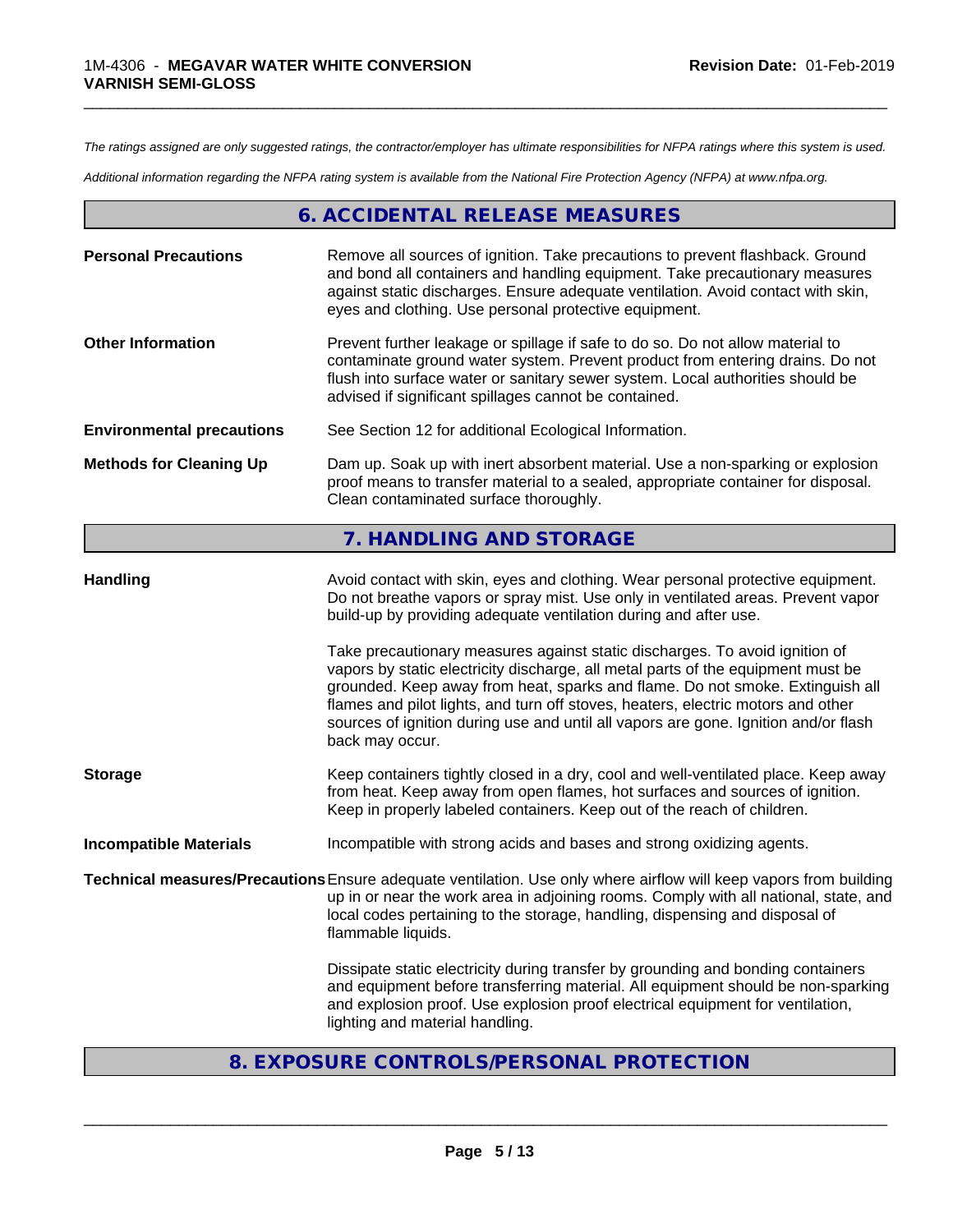#### **Exposure Limits**

| <b>Chemical name</b> | <b>ACGIH TLV</b> | <b>OSHA PEL</b>              |
|----------------------|------------------|------------------------------|
| n-Butyl acetate      | 150 ppm - TWA    | 150 ppm - TWA                |
|                      | 200 ppm - STEL   | 710 mg/m $3$ - TWA           |
| Toluene              | 20 ppm - TWA     | 200 ppm - TWA                |
|                      |                  | 300 ppm - Ceiling            |
| Ethanol              | STEL: 1000 ppm   | 1000 ppm - TWA               |
|                      |                  | 1900 mg/m <sup>3</sup> - TWA |
| Isobutyl alcohol     | 50 ppm - TWA     | 100 ppm - TWA                |
|                      |                  | 300 mg/m $3$ - TWA           |
| Acetone              | 250 ppm - TWA    | 1000 ppm - TWA               |
|                      | 500 ppm - STEL   | 2400 mg/m <sup>3</sup> - TWA |
| Isopropyl alcohol    | 200 ppm - TWA    | 400 ppm - TWA                |
|                      | 400 ppm - STEL   | 980 mg/m <sup>3</sup> - TWA  |
| Ethyl benzene        | 20 ppm - TWA     | 100 ppm - TWA                |
|                      |                  | 435 mg/m <sup>3</sup> - TWA  |
| Octane               | 300 ppm - TWA    | 500 ppm - TWA                |
|                      |                  | 2350 mg/m <sup>3</sup> - TWA |
| Heptane              | 400 ppm - TWA    | 500 ppm - TWA                |
|                      | 500 ppm - STEL   | 2000 mg/m <sup>3</sup> - TWA |

\_\_\_\_\_\_\_\_\_\_\_\_\_\_\_\_\_\_\_\_\_\_\_\_\_\_\_\_\_\_\_\_\_\_\_\_\_\_\_\_\_\_\_\_\_\_\_\_\_\_\_\_\_\_\_\_\_\_\_\_\_\_\_\_\_\_\_\_\_\_\_\_\_\_\_\_\_\_\_\_\_\_\_\_\_\_\_\_\_\_\_\_\_

#### **Legend**

ACGIH - American Conference of Governmental Industrial Hygienists Exposure Limits

OSHA - Occupational Safety & Health Administration Exposure Limits N/E - Not Established

#### **Appropriate engineering controls**

| <b>Engineering Measures</b>          | Ensure adequate ventilation, especially in confined areas.                                                                                                                                                                                                                                                                                                          |  |  |
|--------------------------------------|---------------------------------------------------------------------------------------------------------------------------------------------------------------------------------------------------------------------------------------------------------------------------------------------------------------------------------------------------------------------|--|--|
| <b>Personal Protective Equipment</b> |                                                                                                                                                                                                                                                                                                                                                                     |  |  |
| <b>Eye/Face Protection</b>           | Safety glasses with side-shields. If splashes are likely to occur, wear:. Tightly<br>fitting safety goggles.                                                                                                                                                                                                                                                        |  |  |
| <b>Skin Protection</b>               | Long sleeved clothing. Protective gloves.                                                                                                                                                                                                                                                                                                                           |  |  |
| <b>Respiratory Protection</b>        | Use only with adequate ventilation. In operations where exposure limits are<br>exceeded, use a NIOSH approved respirator that has been selected by a<br>technically qualified person for the specific work conditions. When spraying the<br>product or applying in confined areas, wear a NIOSH approved respirator<br>specified for paint spray or organic vapors. |  |  |
| <b>Hygiene Measures</b>              | Avoid contact with skin, eyes and clothing. Remove and wash contaminated<br>clothing before re-use. Wash thoroughly after handling.                                                                                                                                                                                                                                 |  |  |

# **9. PHYSICAL AND CHEMICAL PROPERTIES**

**Appearance** liquid **Density (Ibs/gal)** 7.6 - 8.0<br> **Specific Gravity** 0.92 - 0.96 **Specific Gravity** 

**Odor** solvent **Odor Threshold**<br> **Density (Ibs/qal)**<br> **Density (Ibs/qal)**<br> **Density (Ibs/qal)**<br> **Density (Ibs/qal) pH** No information available **Viscosity (cps)** No information available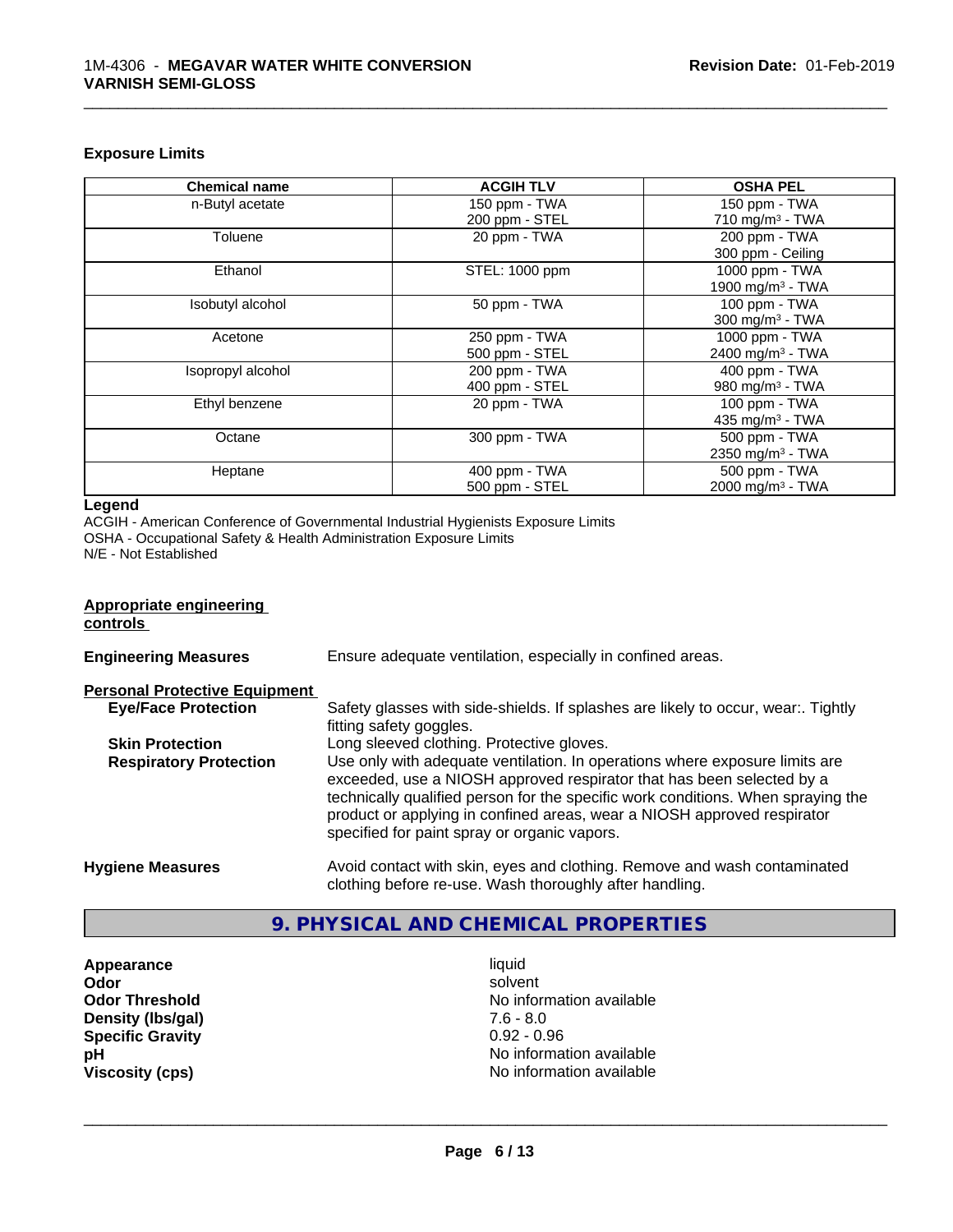**Solubility(ies)** No information available **Water solubility**<br> **Evaporation Rate**<br> **Evaporation Rate**<br> **Evaporation Rate Vapor pressure @20 °C (kPa)** No information available<br> **Vapor density** No information available Wt. % Solids **Vol. % Solids** 25 - 35 **Wt. % Volatiles** 60 - 70 **Vol. % Volatiles** 65 - 75 **VOC Regulatory Limit (g/L)** <680 **Boiling Point (°F)** 136 **Boiling Point (°C)** 58 **Freezing Point (°F)**<br> **Freezing Point (°C)**<br> **Freezing Point (°C)**<br> **No information available Flash Point (°F)** 39.0 **Flash Point (°C)** 3.9<br> **Method** PMCC **Method** PMCC **Flammability (solid, gas)** Not applicable **Upper flammability limit:** No information available **Lower flammability limit:** No information available **Lower** flammability limit: **Autoignition Temperature (°F)** No information available **Autoignition Temperature (°C)** No information available **Decomposition Temperature (°F)** No information available **Decomposition Temperature (°C)** No information available **Partition coefficient CONSTRANSISTS No information available** 

**Evaporation Rate** No information available **No information available**<br>30 - 40 **Freezing Point (°C)** No information available

\_\_\_\_\_\_\_\_\_\_\_\_\_\_\_\_\_\_\_\_\_\_\_\_\_\_\_\_\_\_\_\_\_\_\_\_\_\_\_\_\_\_\_\_\_\_\_\_\_\_\_\_\_\_\_\_\_\_\_\_\_\_\_\_\_\_\_\_\_\_\_\_\_\_\_\_\_\_\_\_\_\_\_\_\_\_\_\_\_\_\_\_\_

# **10. STABILITY AND REACTIVITY**

| <b>Reactivity</b>                         | No data available                                                                                                         |
|-------------------------------------------|---------------------------------------------------------------------------------------------------------------------------|
| <b>Chemical Stability</b>                 | Stable under normal conditions. Hazardous polymerisation<br>does not occur.                                               |
| <b>Conditions to avoid</b>                | Keep away from open flames, hot surfaces, static<br>electricity and sources of ignition. Sparks. Elevated<br>temperature. |
| <b>Incompatible Materials</b>             | Incompatible with strong acids and bases and strong<br>oxidizing agents.                                                  |
| <b>Hazardous Decomposition Products</b>   | Thermal decomposition can lead to release of irritating<br>gases and vapors.                                              |
| <b>Possibility of hazardous reactions</b> | None under normal conditions of use.                                                                                      |

# **11. TOXICOLOGICAL INFORMATION**

**Product Information**

#### **Information on likely routes of exposure**

**Principal Routes of Exposure** Eye contact, skin contact and inhalation.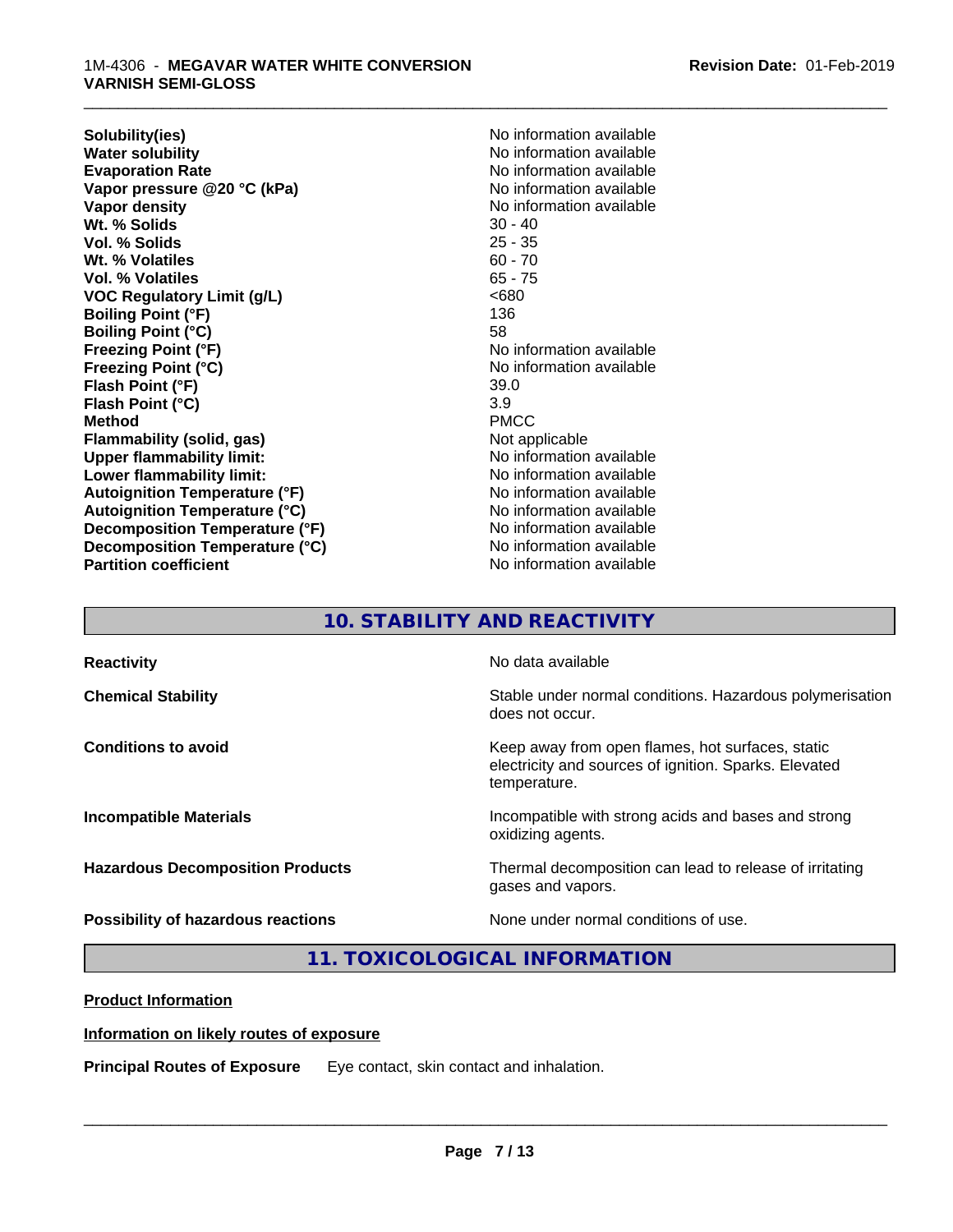| <b>Acute Toxicity</b>                                                                                                                                                                                                                       |                                                                                                                                                                                                                                                               |  |
|---------------------------------------------------------------------------------------------------------------------------------------------------------------------------------------------------------------------------------------------|---------------------------------------------------------------------------------------------------------------------------------------------------------------------------------------------------------------------------------------------------------------|--|
| <b>Product Information</b><br>Repeated or prolonged exposure to organic solvents may lead to permanent brain<br>and nervous system damage. Intentional misuse by deliberately concentrating and<br>inhaling vapors may be harmful or fatal. |                                                                                                                                                                                                                                                               |  |
|                                                                                                                                                                                                                                             | Symptoms related to the physical, chemical and toxicological characteristics                                                                                                                                                                                  |  |
| <b>Symptoms</b>                                                                                                                                                                                                                             | No information available                                                                                                                                                                                                                                      |  |
|                                                                                                                                                                                                                                             | Delayed and immediate effects as well as chronic effects from short and long-term exposure                                                                                                                                                                    |  |
| Eye contact                                                                                                                                                                                                                                 | Severely irritating to eyes. May cause burns. Risk of serious damage to eyes.                                                                                                                                                                                 |  |
| <b>Skin contact</b>                                                                                                                                                                                                                         | May cause skin irritation and/or dermatitis. Prolonged skin contact may defat the<br>skin and produce dermatitis.                                                                                                                                             |  |
| Ingestion                                                                                                                                                                                                                                   | Harmful if swallowed. Ingestion may cause irritation to mucous membranes. Small<br>amounts of this product aspirated into the respiratory system during ingestion or<br>vomiting may cause mild to severe pulmonary injury, possibly progressing to<br>death. |  |
| Inhalation                                                                                                                                                                                                                                  | Harmful by inhalation. High vapor / aerosol concentrations are irritating to the<br>eyes, nose, throat and lungs and may cause headaches, dizziness, drowsiness,<br>unconsciousness, and other central nervous system effects.                                |  |
| <b>Sensitization</b>                                                                                                                                                                                                                        | May cause an allergic skin reaction                                                                                                                                                                                                                           |  |
| <b>Neurological Effects</b>                                                                                                                                                                                                                 | No information available.                                                                                                                                                                                                                                     |  |
| <b>Mutagenic Effects</b>                                                                                                                                                                                                                    | No information available.                                                                                                                                                                                                                                     |  |
| <b>Reproductive Effects</b>                                                                                                                                                                                                                 | May damage fertility or the unborn child.                                                                                                                                                                                                                     |  |
| <b>Developmental Effects</b>                                                                                                                                                                                                                | No information available.                                                                                                                                                                                                                                     |  |
| <b>Target organ effects</b>                                                                                                                                                                                                                 | No information available.                                                                                                                                                                                                                                     |  |
| <b>STOT - repeated exposure</b>                                                                                                                                                                                                             | Causes damage to organs through prolonged or repeated exposure if inhaled.<br>May cause disorder and damage to the. liver. kidney. spleen. blood. Central<br>nervous system.                                                                                  |  |
| <b>STOT - single exposure</b>                                                                                                                                                                                                               | May cause disorder and damage to the. Respiratory system. Central nervous<br>system.                                                                                                                                                                          |  |
| Other adverse effects                                                                                                                                                                                                                       | No information available.                                                                                                                                                                                                                                     |  |
| <b>Aspiration Hazard</b>                                                                                                                                                                                                                    | May be harmful if swallowed and enters airways. Small amounts of this product<br>aspirated into the respiratory system during ingestion or vomiting may cause mild                                                                                            |  |
|                                                                                                                                                                                                                                             | to severe pulmonary injury, possibly progressing to death.                                                                                                                                                                                                    |  |

#### **Numerical measures of toxicity**

**The following values are calculated based on chapter 3.1 of the GHS document**

| ATEmix (oral)                        | 8495 mg/ka  |
|--------------------------------------|-------------|
| <b>ATEmix (dermal)</b>               | 11973 ma/ka |
| <b>ATEmix (inhalation-dust/mist)</b> | 102 ma/L    |
| <b>ATEmix (inhalation-vapor)</b>     | 87.7 ma/L   |

#### **Component Information**

| Chemical name               | Oral LD50             | Dermal LD50               | Inhalation LC50            |
|-----------------------------|-----------------------|---------------------------|----------------------------|
| n-Butyl acetate<br>123-86-4 | $= 10768$ mg/kg (Rat) | 17600 mg/kg (Rabbit)      |                            |
| Toluene                     | ' Rat<br>= 2600 mg/kg | = 12000 mg/kg<br>(Rabbit) | (Rat) 4 h<br>$= 12.5$ ma/L |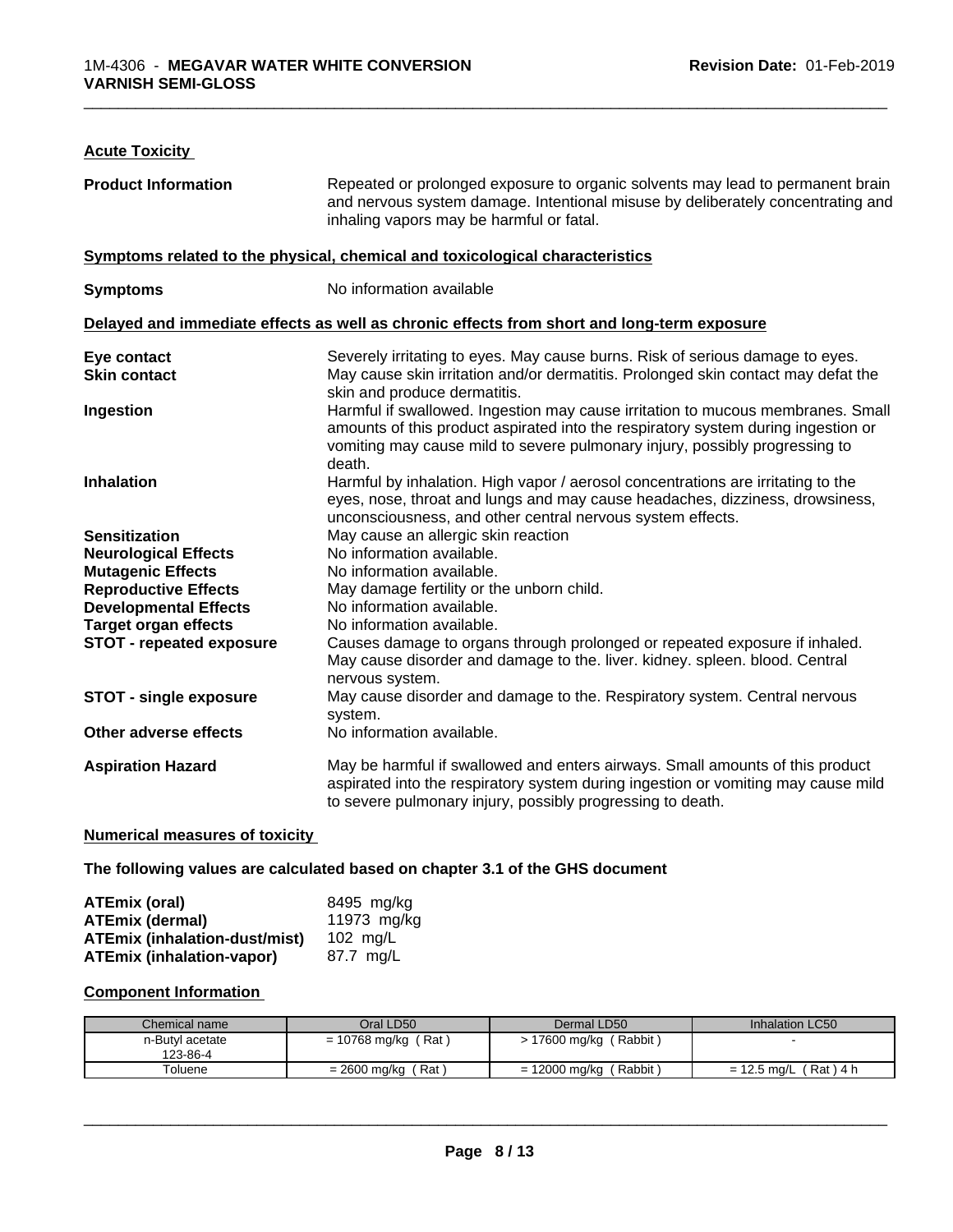#### 1M-4306 - **MEGAVAR WATER WHITE CONVERSION VARNISH SEMI-GLOSS**

| 108-88-3                               |                          |                            |                                                                  |
|----------------------------------------|--------------------------|----------------------------|------------------------------------------------------------------|
| Ethanol<br>64-17-5                     | $= 7060$ mg/kg (Rat)     |                            | $= 124.7$ mg/L (Rat) 4 h                                         |
| Isobutyl alcohol<br>78-83-1            | $= 2460$ mg/kg (Rat)     | $=$ 3400 mg/kg (Rabbit)    | $> 6.5$ mg/L (Rat) 4 h                                           |
| Acetone<br>67-64-1                     | $= 5800$ mg/kg (Rat)     |                            | $=$ 50100 mg/m <sup>3</sup> (Rat) 8 h                            |
| VM&P naphtha<br>64742-89-8             |                          | $=$ 3000 mg/kg (Rabbit)    |                                                                  |
| Isopropyl alcohol<br>67-63-0           | $= 1870$ mg/kg (Rat)     | $= 4059$ mg/kg (Rabbit)    | $= 72600$ mg/m <sup>3</sup> (Rat) 4 h                            |
| Ethyl benzene<br>100-41-4              | $=$ 3500 mg/kg (Rat)     | $= 15400$ mg/kg (Rabbit)   | $= 17.2$ mg/L (Rat) 4 h                                          |
| Methyl ethyl ketoxime<br>$96 - 29 - 7$ | $= 930$ mg/kg (Rat)      | 1000 - 1800 mg/kg (Rabbit) | $>$ 4800 mg/m <sup>3</sup> (Rat) 4 h                             |
| Octane<br>111-65-9                     | $\overline{\phantom{a}}$ | $\overline{\phantom{a}}$   | $= 118$ g/m <sup>3</sup><br>$(Rat)$ 4 h = 25260 ppm<br>(Rat) 4 h |
| Heptane<br>142-82-5                    |                          | $=$ 3000 mg/kg (Rabbit)    | $= 103$ g/m <sup>3</sup> (Rat) 4 h                               |
| Component                              |                          | Sensitization              |                                                                  |

\_\_\_\_\_\_\_\_\_\_\_\_\_\_\_\_\_\_\_\_\_\_\_\_\_\_\_\_\_\_\_\_\_\_\_\_\_\_\_\_\_\_\_\_\_\_\_\_\_\_\_\_\_\_\_\_\_\_\_\_\_\_\_\_\_\_\_\_\_\_\_\_\_\_\_\_\_\_\_\_\_\_\_\_\_\_\_\_\_\_\_\_\_

non-sensitizing (guinea pig)

n-Butyl acetate

123-86-4 ( 20 - 25 )

#### **Carcinogenicity**

*The information below indicateswhether each agency has listed any ingredient as a carcinogen:.*

| <b>Chemical name</b> | <b>IARC</b>          | <b>NTP</b> | <b>OSHA</b> |
|----------------------|----------------------|------------|-------------|
|                      | Possible Human<br>2B |            | Listed      |
| Ethyl<br>i benzene.  | Carcinogen           |            |             |

#### **Legend**

IARC - International Agency for Research on Cancer NTP - National Toxicity Program OSHA - Occupational Safety & Health Administration

**12. ECOLOGICAL INFORMATION**

#### **Ecotoxicity Effects**

The environmental impact of this product has not been fully investigated.

#### **Product Information**

#### **Acute Toxicity to Fish**

No information available

#### **Acute Toxicity to Aquatic Invertebrates**

No information available

#### **Acute Toxicity to Aquatic Plants**

No information available

#### **Persistence / Degradability**

No information available.

#### **Bioaccumulation**

There is no data for this product.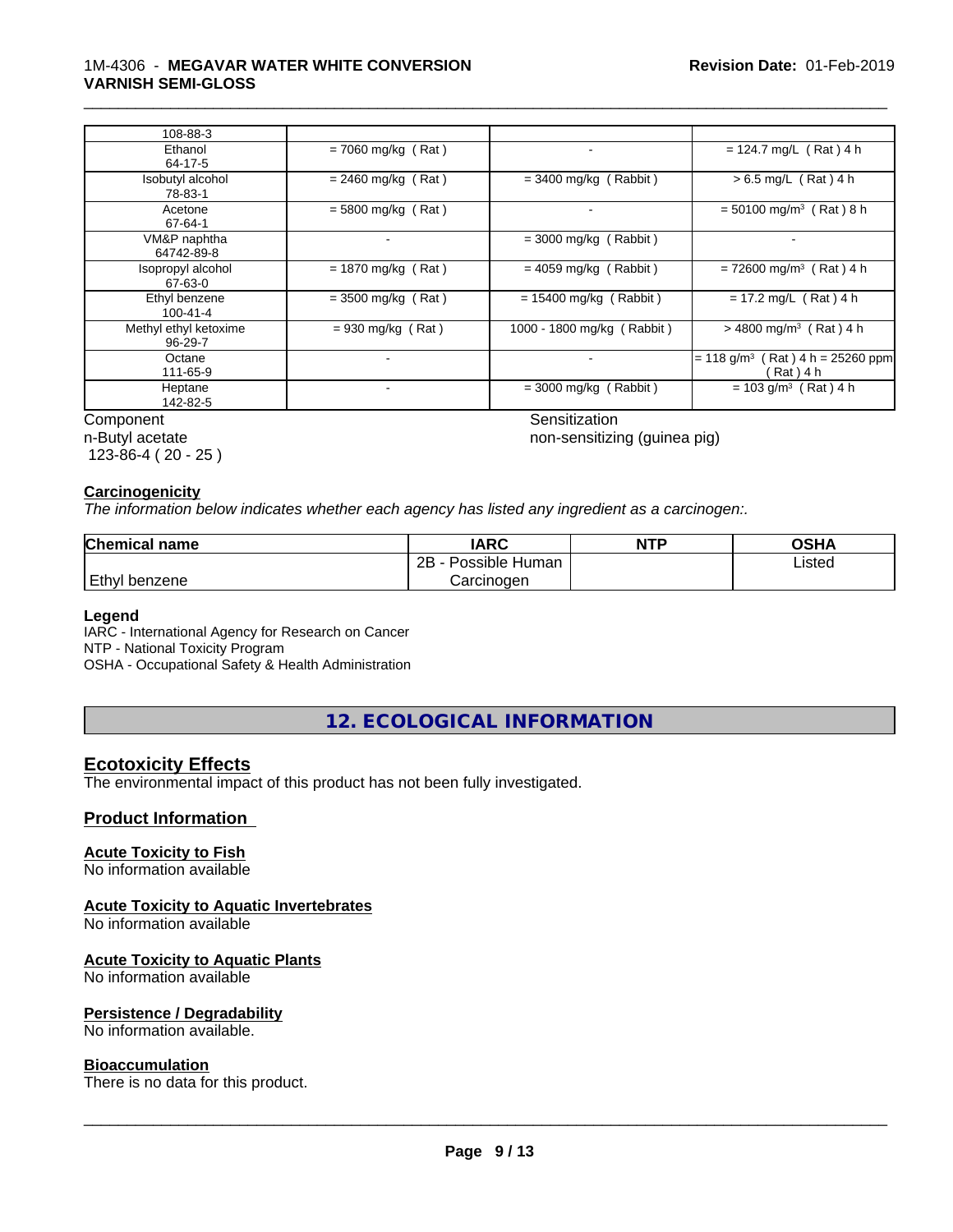#### **Mobility in Environmental Media**

No information available.

**Ozone** Not applicable

#### **Component Information**

#### **Acute Toxicity to Fish**

n-Butyl acetate LC50: 18 mg/L (Fathead Minnow - 96 hr.) Acetone LC50: 8300 (Bluegill - 96 hr.) mg/L Ethyl benzene LC50: 12.1 mg/L (Fathead Minnow - 96 hr.) Methyl ethyl ketoxime LC50: 48 mg/L (Bluegill sunfish - 96 hr.)

#### **Acute Toxicity to Aquatic Invertebrates**

n-Butyl acetate EC50: 72.8 mg/L (Daphnia magna - 48 hr.) Acetone EC50: 12600 mg/L (Daphnia magna - 48 hr.) Ethyl benzene EC50: 1.8 mg/L (Daphnia magna - 48 hr.) Methyl ethyl ketoxime EC50: 750 mg/L (Daphnia magna - 48 hr.)

#### **Acute Toxicity to Aquatic Plants**

n-Butyl acetate EC50: 674.7 mg/L (Green algae (Scenedesmus subspicatus), 72 hrs.) Ethyl benzene EC50: 4.6 mg/L (Green algae (Scenedesmus subspicatus), 72 hrs.)

|                                | 13. DISPOSAL CONSIDERATIONS                                                                                                                                                                                               |
|--------------------------------|---------------------------------------------------------------------------------------------------------------------------------------------------------------------------------------------------------------------------|
| <b>Waste Disposal Method</b>   | Dispose of in accordance with federal, state, and local regulations. Local<br>requirements may vary, consult your sanitation department or state-designated<br>environmental protection agency for more disposal options. |
| <b>Empty Container Warning</b> | Emptied containers may retain product residue. Follow label warnings even after<br>container is emptied. Residual vapors may explode on ignition.                                                                         |
|                                | 14. TRANSPORT INFORMATION                                                                                                                                                                                                 |

# **DOT Proper Shipping Name** PAINT

**Hazard class** 3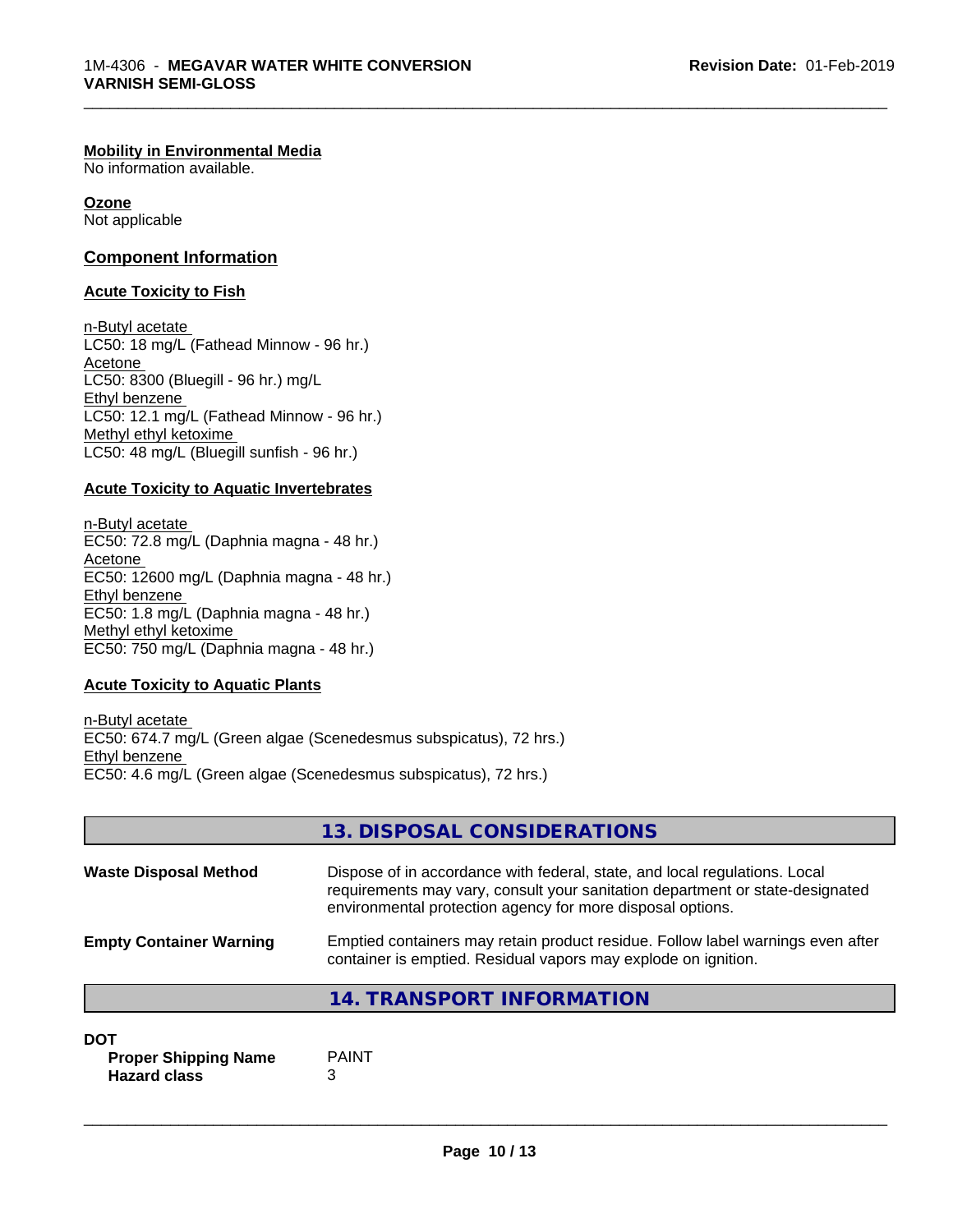| UN-No.<br><b>Packing Group</b><br><b>Description</b> | UN1263<br>Ш<br>UN1263, PAINT, 3, II           |  |  |
|------------------------------------------------------|-----------------------------------------------|--|--|
| <b>ICAO / IATA</b>                                   | Contact the preparer for further information. |  |  |
| <b>IMDG/IMO</b>                                      | Contact the preparer for further information. |  |  |
|                                                      | 15. REGULATORY INFORMATION                    |  |  |

# **International Inventories**

| <b>TSCA: United States</b> | Yes - All components are listed or exempt. |
|----------------------------|--------------------------------------------|
| <b>DSL: Canada</b>         | Yes - All components are listed or exempt. |

# **Federal Regulations**

| SARA 311/312 hazardous categorization |  |
|---------------------------------------|--|
|                                       |  |

| Acute health hazard               | Yes |
|-----------------------------------|-----|
| Chronic Health Hazard             | Yes |
| Fire hazard                       | Yes |
| Sudden release of pressure hazard | N٥  |
| Reactive Hazard                   | N٥  |

#### **SARA 313**

Section 313 of Title III of the Superfund Amendments and Reauthorization Act of 1986 (SARA). This product contains a chemical or chemicals which are subject to the reporting requirements of the Act and Title 40 of the Code of Federal Regulations, Part 372:

| <b>Chemical name</b> | CAS No.  | Weight-%    | <b>CERCLA/SARA 313</b><br>(de minimis concentration) |
|----------------------|----------|-------------|------------------------------------------------------|
| Toluene              | 108-88-3 | $5 - 10$    |                                                      |
| Isopropyl alcohol    | 67-63-0  | 1 - 5       | 1.0                                                  |
| Ethyl benzene        | 100-41-4 | $0.1 - 0.5$ | 0.1                                                  |

# **Clean Air Act,Section 112 Hazardous Air Pollutants (HAPs) (see 40 CFR 61)**

This product contains the following HAPs:

| <b>Chemical name</b> | CAS No.  | Weiaht-%    | <b>Hazardous Air Pollutant</b> |
|----------------------|----------|-------------|--------------------------------|
|                      |          |             | (HAP)                          |
| Toluene              | 108-88-3 | $5 - 10$    | ∟isted                         |
| Ethyl benzene        | 100-41-4 | $0.1 - 0.5$ | Listed                         |

# **US State Regulations**

### **California Proposition 65**

**A** WARNING: Cancer and Reproductive Harm– www.P65warnings.ca.gov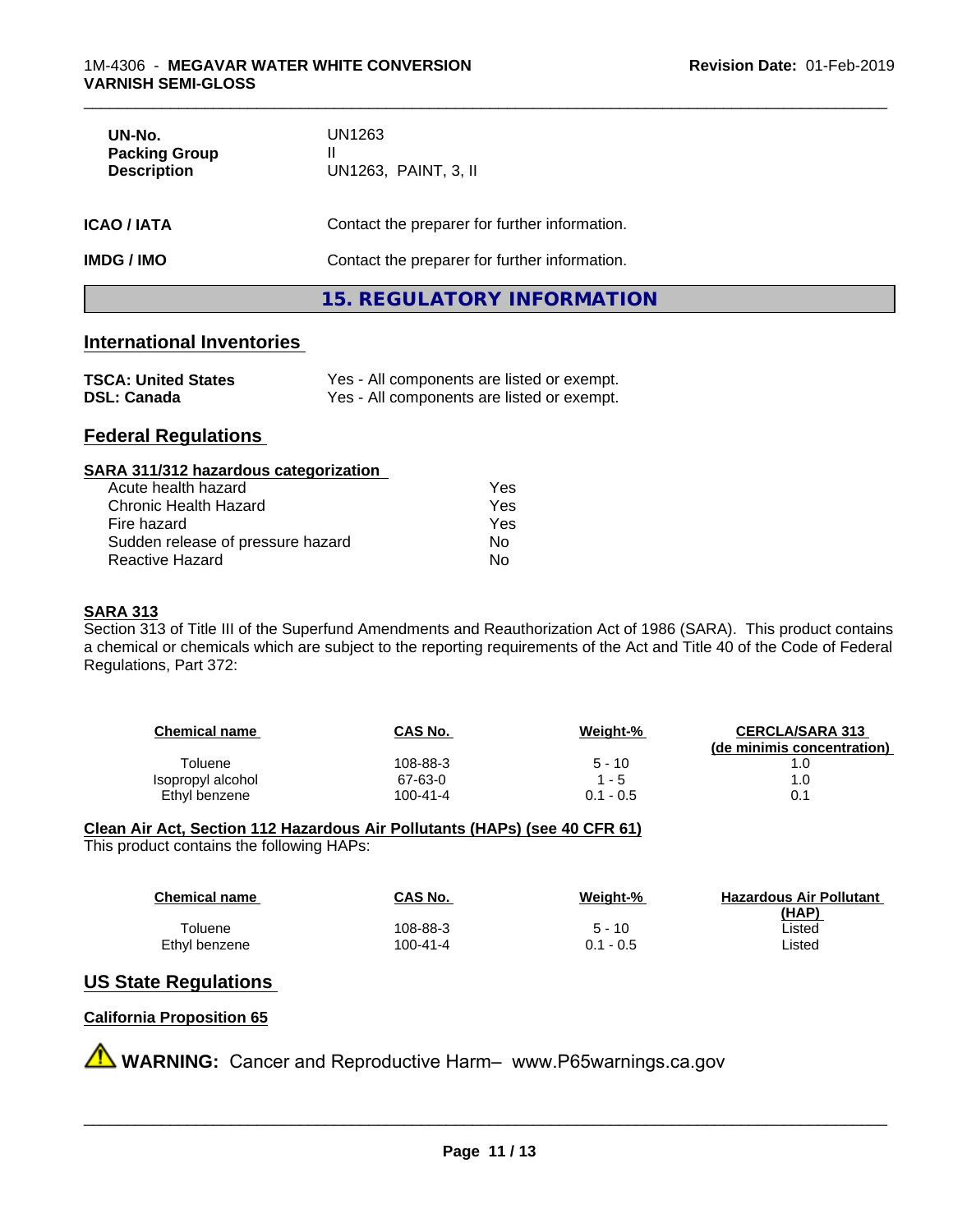#### **State Right-to-Know**

| <b>Chemical name</b> | <b>Massachusetts</b> | <b>New Jersey</b> | Pennsylvania |
|----------------------|----------------------|-------------------|--------------|
| n-Butyl acetate      |                      |                   |              |
| Toluene              |                      |                   |              |
| Ethanol              |                      |                   |              |
| Isobutyl alcohol     |                      |                   |              |
| Acetone              |                      |                   |              |
| Isopropyl alcohol    |                      |                   |              |
| cellulose, nitrate   |                      |                   |              |
| 2-Butoxyethanol      |                      |                   |              |

\_\_\_\_\_\_\_\_\_\_\_\_\_\_\_\_\_\_\_\_\_\_\_\_\_\_\_\_\_\_\_\_\_\_\_\_\_\_\_\_\_\_\_\_\_\_\_\_\_\_\_\_\_\_\_\_\_\_\_\_\_\_\_\_\_\_\_\_\_\_\_\_\_\_\_\_\_\_\_\_\_\_\_\_\_\_\_\_\_\_\_\_\_

#### **Legend**

X - Listed

# **16. OTHER INFORMATION**

**HMIS** - **Health:** 2\* **Flammability:** 3 **Reactivity:** 1 **PPE:** -

#### **HMIS Legend**

- 0 Minimal Hazard
- 1 Slight Hazard
- 2 Moderate Hazard
- 3 Serious Hazard
- 4 Severe Hazard
- \* Chronic Hazard
- X Consult your supervisor or S.O.P. for "Special" handling instructions.

*Note: The PPE rating has intentionally been left blank. Choose appropriate PPE that will protect employees from the hazards the material will present under the actual normal conditions of use.*

*Caution: HMISÒ ratings are based on a 0-4 rating scale, with 0 representing minimal hazards or risks, and 4 representing significant hazards or risks. Although HMISÒ ratings are not required on MSDSs under 29 CFR 1910.1200, the preparer, has chosen to provide them. HMISÒ ratings are to be used only in conjunction with a fully implemented HMISÒ program by workers who have received appropriate HMISÒ training. HMISÒ is a registered trade and service mark of the NPCA. HMISÒ materials may be purchased exclusively from J. J. Keller (800) 327-6868.*

 **WARNING!** If you scrape, sand, or remove old paint, you may release lead dust. LEAD IS TOXIC. EXPOSURE TO LEAD DUST CAN CAUSE SERIOUS ILLNESS, SUCH AS BRAIN DAMAGE, ESPECIALLY IN CHILDREN. PREGNANT WOMEN SHOULD ALSO AVOID EXPOSURE.Wear a NIOSH approved respirator to control lead exposure. Clean up carefully with a HEPA vacuum and a wet mop. Before you start, find out how to protect yourself and your family by contacting the National Lead Information Hotline at 1-800-424-LEAD or log on to www.epa.gov/lead.

| <b>Prepared By</b>      | <b>Product Stewardship Department</b><br>Benjamin Moore & Co.<br>101 Paragon Drive<br>Montvale, NJ 07645<br>800-225-5554 |
|-------------------------|--------------------------------------------------------------------------------------------------------------------------|
| <b>Revision Date:</b>   | 01-Feb-2019                                                                                                              |
| <b>Revision Summary</b> | Not available                                                                                                            |

Disclaimer